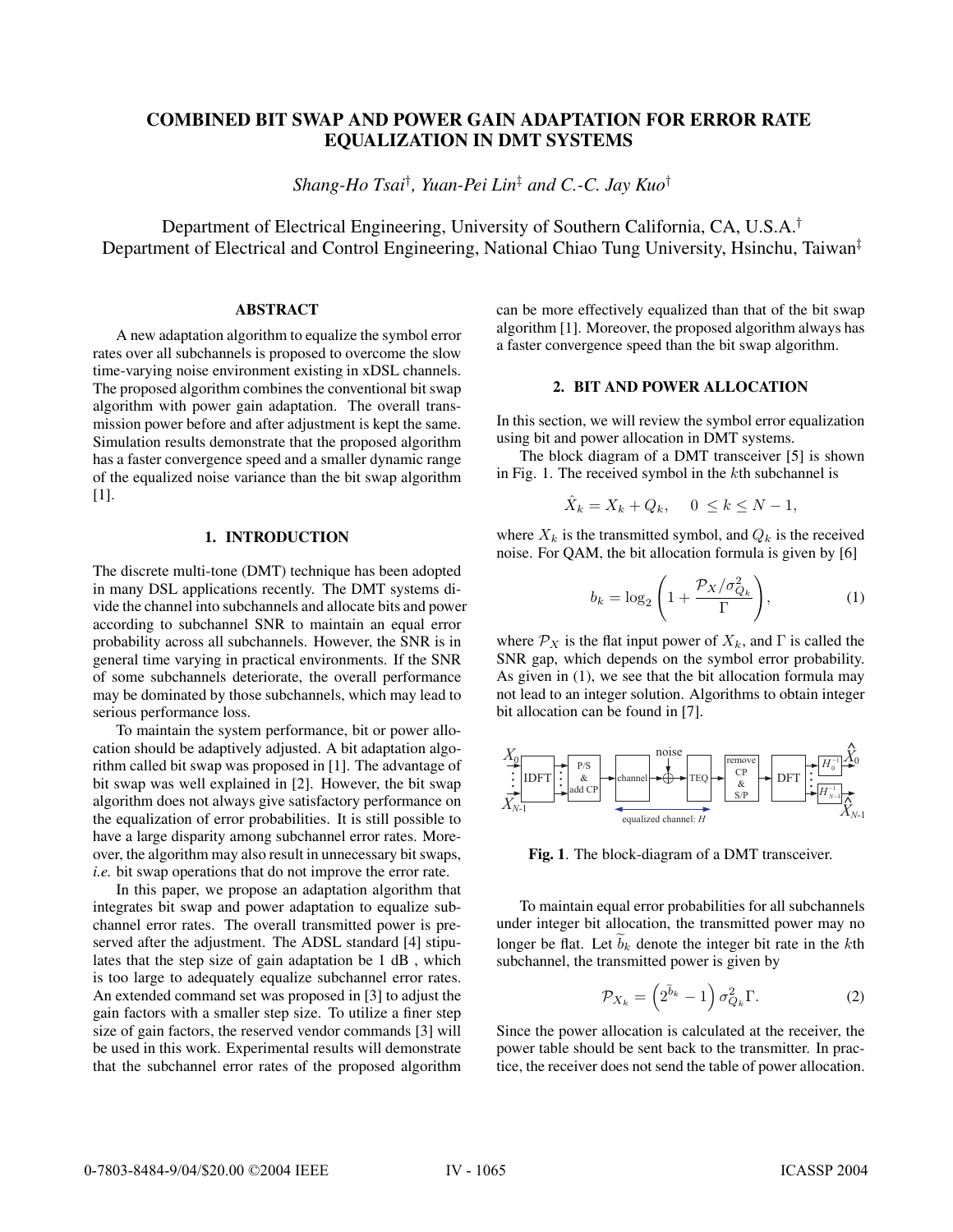Instead, it sends the table of gain factors given by [4]

$$
g_k = \sqrt{\mathcal{P}_{X_k}/\mathcal{P}_X}.\tag{3}
$$

Based on  $(1)$ ,  $(2)$  and  $(3)$ , we can further obtain

$$
g_k = \sqrt{\left(2^{\tilde{b}_k} - 1\right) / \left(2^{b_k} - 1\right)}.
$$
 (4)

Since there is one-to-one correspondence between the gain factor and the allocated power, power adaptation can be achieved through gain adaptation. We can redraw Fig. 1 and obtain an equivalent block diagram as shown in Fig. 2.

*X*0 *XN*-1 *X*0 *XN*-1 **^ ^** *H*0 *HN*-1 *H*0 *HN*-1 -1 -1 *g*0 *gN*-1 *a*0 *aN*-1 *g*0 *gN*-1 *a*0 *aN*-1 -1 -1 -1 -1 *S*0 *SN*-1 *S*0 *SN*-1 **^ ^** = *S*0 *SN*-1 <sup>=</sup> + + *Z*0 *ZN*-1 noise 0 noise *N-1*

**Fig. 2**. Equivalent block-diagram of the DMT transceiver.

Let the transmitted symbol in the kth subchannel be denoted by  $S_k$  and the corresponding bit rate be denoted by  $b_k$ . The minimum distances between the constellation points of  $S_k$  are assumed to be the same for all subchannels, denoted by d. The normalization factor  $a_k$ , which is used to normalize the power of  $S_k$  to  $\mathcal{P}_X$ , is given by [6]

$$
a_k = \sqrt{\frac{6\mathcal{P}_X}{\left(2^{\tilde{b}_k} - 1\right) d^2}}.\tag{5}
$$

At the receiver, the symbol to be detected in the kth subchannel is  $S_k = S_k + Z_k$ , where  $Z_k$  is the received noise at the detector input. The variance of  $Z_k$  is given by

$$
\sigma_{Z_k}^2 = a_k^{-2} g_k^{-2} \sigma_{Q_k}^2.
$$
 (6)

It can be verified that, if  $g_k$  satisfies (4) and  $a_k$  satisfies (5),  $\sigma_{Z_k}^2$  will be the same for all subchannels.<br>The symbol error probability in the *k*th subchannel can

be well approximated [6]

$$
P_{e_k} = 4Q\left(\sqrt{\frac{d^2}{2\sigma_{Z_k}^2}}\right),\tag{7}
$$

where  $Q(x) = \int_x^{\infty} \frac{1}{\sqrt{2}} e^{-\frac{y^2}{2}} dy$ . Since  $\sigma_{Z_k}^2$  is a constant for  $0 < k < N-1$   $P$  is also a constant and  $P = P$  $0 \leq k \leq N-1$ ,  $P_{e_k}$  is also a constant and  $P_{e_k} = P_e$ .

## **3. REVIEW OF THE BIT SWAP ALGORITHM [1]**

The noise environment over xDSL channels is quasi stationary. Even the variances of the received noise at all subchannels are initially equalized, they can change slowly and result in unequal subchannel performance. Thus bit or/and power adaptation is required to equalize the subchannel performance. A bit adaptation scheme called the bit swap algorithm was proposed in [1]. It is described below.

- 1. The current subchannel noise variances are examined. Suppose that the *i*th and the *j*th subchannels have the largest and the smallest noise variances, denoted by  $\sigma_{Z_i}^2$  and  $\sigma_{Z_j}^2$ , respectively. Let  $\alpha = \sigma_{Z_i}/\sigma_{Z_j}$ .
- 2. If  $\alpha^2 > 2$ , the bit rates and the normalization factors should be adjusted by

$$
\begin{aligned}\n\widetilde{b'}_i &= \widetilde{b}_i - 1, & \widetilde{b'}_j &= \widetilde{b}_j + 1, \\
a'_i &= \sqrt{2} a_i, & a'_j &= a_j/\sqrt{2}.\n\end{aligned}
$$

Under the high bit rate assumption and  $(5)$ ,  $a_i$  is scaled up (or down) by a factor of  $\sqrt{2}$  when  $b_i$  is increased (or decreased) by one. Let the noise variances at the ith and the *j*th subchannels after swapping be  $\sigma_{Z_i}^2$  and  $\sigma_{Z_j}^2$ , respectively. Let  $\alpha' = \sigma_{Z'_i}/\sigma_{Z'_j}$ . From (6), we have  $\alpha' = \alpha/2$ .<br>The above hit sure algorithm is bouwer not always

The above bit swap algorithm is however not always adequate for the equalization of subchannel noise variances. It has two main drawbacks. First, the performance may be seriously degraded due to unequal error probabilities. Consider the case when the noise variances of all subchannels are equal to  $\sigma_Z^2$  except for the *i*th subchannel that has a noise<br>variance slightly smaller than  $2 \sigma_Z^2$ . In this case, bit swanvariance slightly smaller than  $2\sigma_Z^2$ . In this case, bit swap-<br>ping is not activated. From (7) the symbol error probaping is not activated. From (7), the symbol error probability of the *i*th subchannel is  $P_{e_i} = 4Q \left( \frac{1}{\sqrt{2}} Q^{-1} \left( \frac{P_e}{4} \right) \right)$ . In the ADSL standard [4],  $P_e = 10^{-7}$ . We have  $P_{e_i} = 2.32 \times 10^{-4}$  for the *i*th subchannel while the symbol error  $2.32 \times 10^{-4}$  for the *i*th subchannel while the symbol error probability of other subchannels is still kept at  $10^{-7}$ . Then, the overall performance will be dominated by  $P_{e_i}$ . Second, the two subchannels may still have a large discrepency in terms of noise variances after swapping. In fact, the two subchannels will have the equal noise variance after swapping only when  $\alpha = 2$ . The worst situation occurs when  $\alpha$ is slightly greater than  $\sqrt{2}$  (*i.e* 3 dB). After bit swapping,  $\alpha'$  is slightly greater than  $\frac{\sqrt{2}}{2}$  (-3 dB). In this situation, the error rate improvement due to bit swapping is very limited.

## **4. GAIN ADAPTATION**

In this section, we consider to adjust gain factors  $g_k$  to equalize the subchannel error rate under the fixed transmission power constraint. To evaluate the effect of noise equalization after bit and gain adaptation, we define an improvement index I,

$$
\mathcal{I} = 20 \log_{10} \alpha - |20 \log_{10} \alpha'|, \tag{8}
$$

where  $\alpha = \sigma_{Z_i}/\sigma_{Z_j}$  and  $\alpha' = \sigma_{Z'_i}/\sigma_{Z'_j}$ . For a given  $\alpha$ ,<br>the legacy value of  $\tau$  is 20 leg as when  $\alpha' = 1$ . That is the largest value of  $\mathcal I$  is  $20 \log_{10} \alpha$  when  $\alpha' = 1$ . That is, the noise variances in the  $i$ th and the  $j$ th subchannels are the same after adaptation. For the following sections, we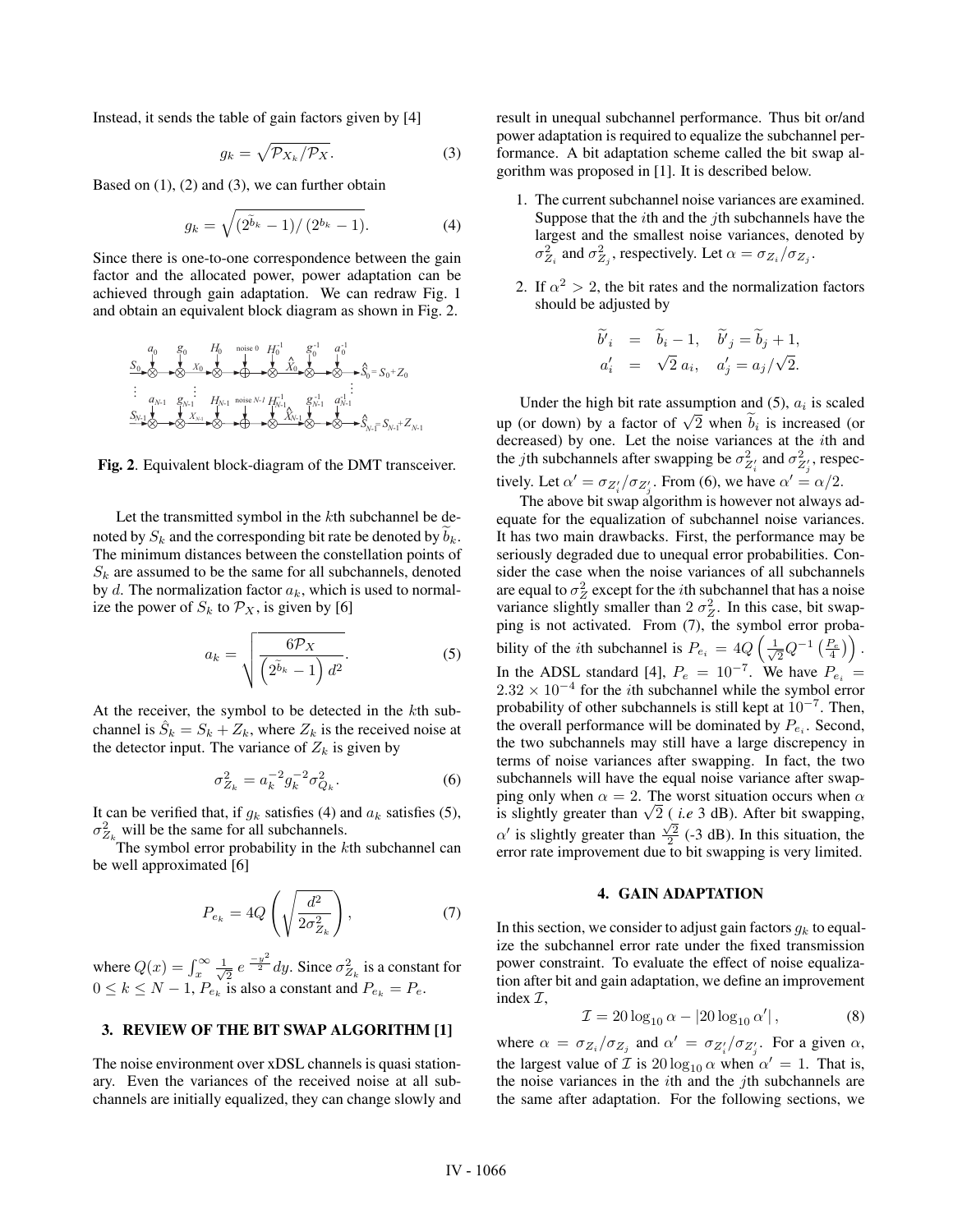will propose adaptation methods, in which adaptation will be executed only when  $\mathcal I$  is greater than threshold  $\mathcal I_{thres}$  to avoid unnecessary adjustment.

#### **4.1. Gain Factor Adjustment**

Suppose that the two subchannels that have the largest and smallest noise variances are, respectively, the *i*th and *j*th subchannels. Intuitively, we need to divert some of the power of the jth subchannel to the ith subchannel. That is, we need to scale up  $g_i$  and scale down  $g_j$ . Let the gain factors after gain adaptation be

$$
g_i' = g_i \Delta_+ \text{ and } g_j' = g_j / \Delta_-.
$$
 (9)

Note that both  $\Delta^+$  and  $\Delta^-$  are greater or equal to 1. From (6), we have  $\alpha'^2 = \alpha^2/(\Delta_+^2 \Delta_-^2)$ . To have the equal noise variance after adaptation  $i \epsilon_0 \alpha' = 1$  we require variance after adaptation, *i.e.*  $\alpha' = 1$ , we require

$$
\Delta_+^2 \Delta_-^2 = \alpha^2. \tag{10}
$$

The overall transmission power is unchanged if

$$
g_i^2 \Delta_+^2 + \frac{g_j^2}{\Delta_-^2} = g_i^2 + g_j^2. \tag{11}
$$

Let  $\beta = g_i/g_i$ . Using (10) and (11), we obtain

$$
\Delta_+ = \alpha \sqrt{\frac{1+\beta^2}{\alpha^2+\beta^2}}, \text{ and } \Delta_- = \sqrt{\frac{\alpha^2+\beta^2}{1+\beta^2}}. \tag{12}
$$

The improvement index is at its maximum  $20 \log_{10} \alpha$ .

# **4.2. Gain Factor Adjustment with Constraints**

In practical implementations, gain factors are often constrained to be within a range, which will be examined here.

Let the upper and lower bounds of  $g_k$  be  $g_{up}$  and  $g_{low}$ respectively. The maximum of  $\Delta_+$  and  $\Delta_-$  are

$$
\Delta_{+,max} = g_{up}/g_i \text{ and } \Delta_{-,max} = g_j/g_{low}.
$$

Note that  $\Delta_{-,max}$  is the maximum value that  $g_j$  can further be scaled down; in addition, if either  $\Delta_{+,max}$  or  $\Delta_{-,max}$ is smaller or equal to 1, it means there is no room for gain adaptation. Due to these constraints,  $\alpha'$  may be larger than 1. Our goal is to find  $\Delta_+$  and  $\Delta_-$  in (9) so that  $|20 \log_{10} \alpha'|$ <br>can be minimized subject to the condition that the gain faccan be minimized subject to the condition that the gain factors after adjustment satisfy  $g'_i \le g_{up}$  and  $g'_j \ge g_{low}$ . Recall that that

$$
\Delta_+^2 \Delta_-^2 = \alpha^2 / \alpha'^2. \tag{13}
$$

Let us consider only the upper bound and ignore the lower bound temporarily. Suppose that the value of  $\alpha'$  that gives the minimum of  $|20 \log_{10} \alpha'|$  is denoted by  $\alpha'_+$ . Let  $\Delta_+ = \Delta_+$  we can obtain  $\Delta_-$  from (11) Furthermore, we  $\Delta_{+,max}$ . We can obtain  $\Delta_{-}$  from (11). Furthermore, we can compute  $\alpha'_{+}$  using (13) as

$$
\alpha'_{+} = \frac{\alpha}{\beta \Delta_{+,max}} \sqrt{1 + \beta^2 - \Delta_{+,max}^2}.\tag{14}
$$

On the other hand, let us consider only the lower bound and ignore the upper bound. Suppose that the value  $\alpha'$  that gives the minimum of  $|20 \log_{10} \alpha'|$  is  $\alpha'$ . Let  $\Delta_- = \Delta_{-,max}$ .<br>We can obtain  $\Delta$ , via (11) and compute We can obtain  $\Delta_+$  via (11), and compute

$$
\alpha'_{-} = \alpha \sqrt{\frac{1}{[1 + \beta^2] \Delta_{-,max}^2 - \beta^2}}
$$
 (15)

via (13). The value of  $\alpha'$  that minimizes  $|20 \log_{10} \alpha'|$  can<br>be obtained via be obtained via

$$
\alpha'_{min} = \text{MAX} \left\{ \alpha'_+, \ \alpha'_-, \ 1 \right\}. \tag{16}
$$

Given  $\alpha'_{min}$ ,  $\Delta_+$  and  $\Delta_-$  can be obtained via (11) and (13):

$$
\Delta_{+} = \frac{\alpha}{\alpha'_{min}} \sqrt{\frac{1+\beta^2}{\frac{\alpha^2}{\alpha'_{min}} + \beta^2}} \text{ and } \Delta_{-} = \sqrt{\frac{\frac{\alpha^2}{\alpha'_{min}} + \beta^2}{1+\beta^2}}.
$$
\n(17)

The gain adaptation algorithm can be described as follows.

- 1. This is the same as the first step of the bit swap algorithm. Compute  $\alpha = \sigma_{Z_i}/\sigma_{Z_i}$ .
- 2. Calculate  $\alpha'_{+}$  and  $\alpha'_{-}$  by (14) and (15), respectively, and choose  $\alpha'_{min} = \text{MAX} \{ \alpha'_{+}, \ \alpha'_{-}, \ 1 \}.$
- 3. Obtain  $\Delta_+$  and  $\Delta_-$  by (17).
- 4.  $g'_i = g_i \Delta_+$  and  $g'_j = g_j/\Delta_-$ .
- 5. Calculate the improvement index based on (8). If  $\mathcal{I}_{gain} > \mathcal{I}_{thres}$ , send the adaptation request to the transmitter. Otherwise, do nothing.

# **5. PROPOSED BIT SWAP WITH GAIN ADAPTATION (BSGA) ALGORITHM**

By using the reserved vendor discretionary commands [4], it is possible to perform the bit swap and the gain adaptation operations simultaneously within one iteration. Hence, we can combine them to further improve the system performance and we call the combined algorithm the BSGA algorithm. The BSGA algorithm is summarized below.

- 1. Same as the 1st and 2nd steps of the bit swap algorithm.
- 2. Let the noise variances in the  $i$ th and the  $j$ th subchannels be  $\sigma_{\hat{Z}_i}^2$  and  $\sigma_{\hat{Z}_j}^2$ , respectively, and  $\hat{\alpha} = \sigma_{\hat{Z}_i}/\sigma_{\hat{Z}_j}$ .<br>Note that if the hit swap operation is not executed Note that if the bit swap operation is not executed,  $\hat{\alpha}=\alpha$ .
- 3. Let  $T$  be a threshold to determine whether gain adaptation should be executed at the current iteration. If  $\hat{\alpha} > T$ , go to Step 1. The reason to have this threshold is that, when  $\hat{\alpha}$  is large, we may obtain the solution which  $\Delta_-\gg\Delta_+$  from (17). This result could make the smallest noise variance increase dramatically. A reasonable value for T could be  $T = 2$ .